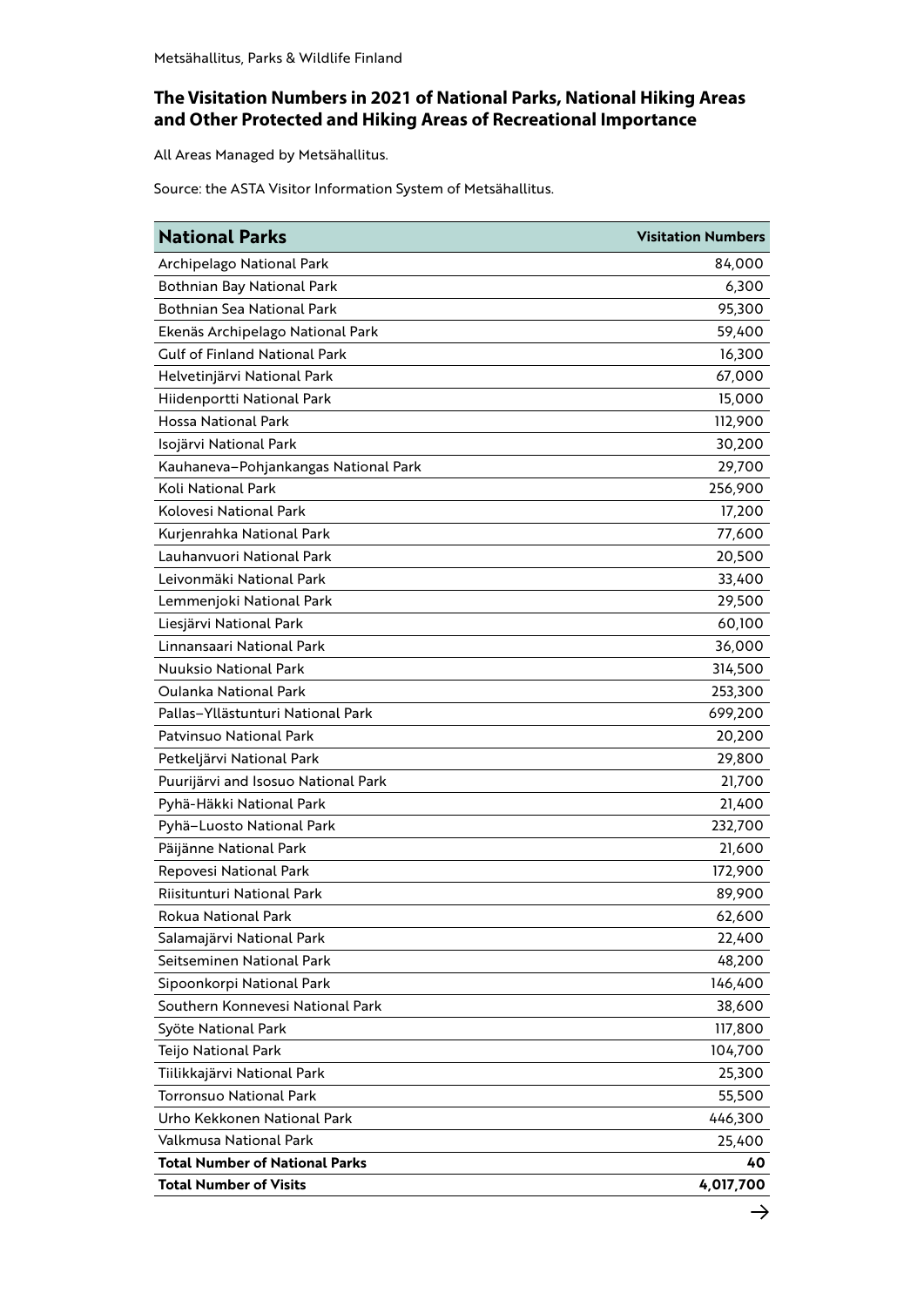| <b>National Hiking Areas</b>        | <b>Visitation Numbers</b> |
|-------------------------------------|---------------------------|
| Evo Hiking Area                     | 78,100                    |
| Iso-Syöte Hiking Area               | 71,000                    |
| Kylmäluoma Hiking Area              | 25,700                    |
| Oulujärvi Hiking Area               | 54,900                    |
| Ruunaa Hiking Area                  | 83,700                    |
| <b>Total Number of Hiking Areas</b> |                           |
| <b>Total Number of Visits</b>       | 313,400                   |

| <b>Visitation Numbers</b> |
|---------------------------|
| 461,300                   |
| 28,000                    |
| 32,700                    |
| 27,000                    |
| 88,600                    |
| 26,600                    |
| 88,400                    |
| 16,500                    |
| 155,200                   |
| 9                         |
| 924,300                   |
|                           |

| <b>Other Areas</b>            | <b>Visitation Numbers</b> |
|-------------------------------|---------------------------|
| Arctic Circle Hiking Area     | 102,200                   |
| Dagmar park                   | 18,600                    |
| Espoonlahti Nature Reserve    | 25,600                    |
| Friendship Park               | 14,000                    |
| Hailuoto-Liminka Bay          | 23,300                    |
| Hammastunturi Wilderness Area | 22,000                    |
| Hepoköngäs                    | 28,300                    |
| Hämeenkangas                  | 69,300                    |
| Imatra Crown Park             | 91,200                    |
| Inari Hiking Area             | 144,200                   |
| Julmatlammit                  | 7,500                     |
| Kaihuanyaara-Kiyalo           | 5,500                     |
| Kanavuori                     | 6,000                     |
| Karkali Strict Nature Reserve | 8,600                     |
| Kilpisjärvi-Käsivarsi Area    | 131,200                   |
| Komio                         | 16,300                    |
| Korouoma                      | 28,300                    |
| Koskeljärvi and Vaaljärvi     | 6,300                     |
| Kuusistonlahti                | 4,000                     |
| Kvarken Archipelago           | 121,700                   |
| Laajalahti Nature Reserve     | 122,600                   |
| Martimoaapa                   | 16,500                    |
| Meiko                         | 27,800                    |
| Melkutin                      | 21,900                    |